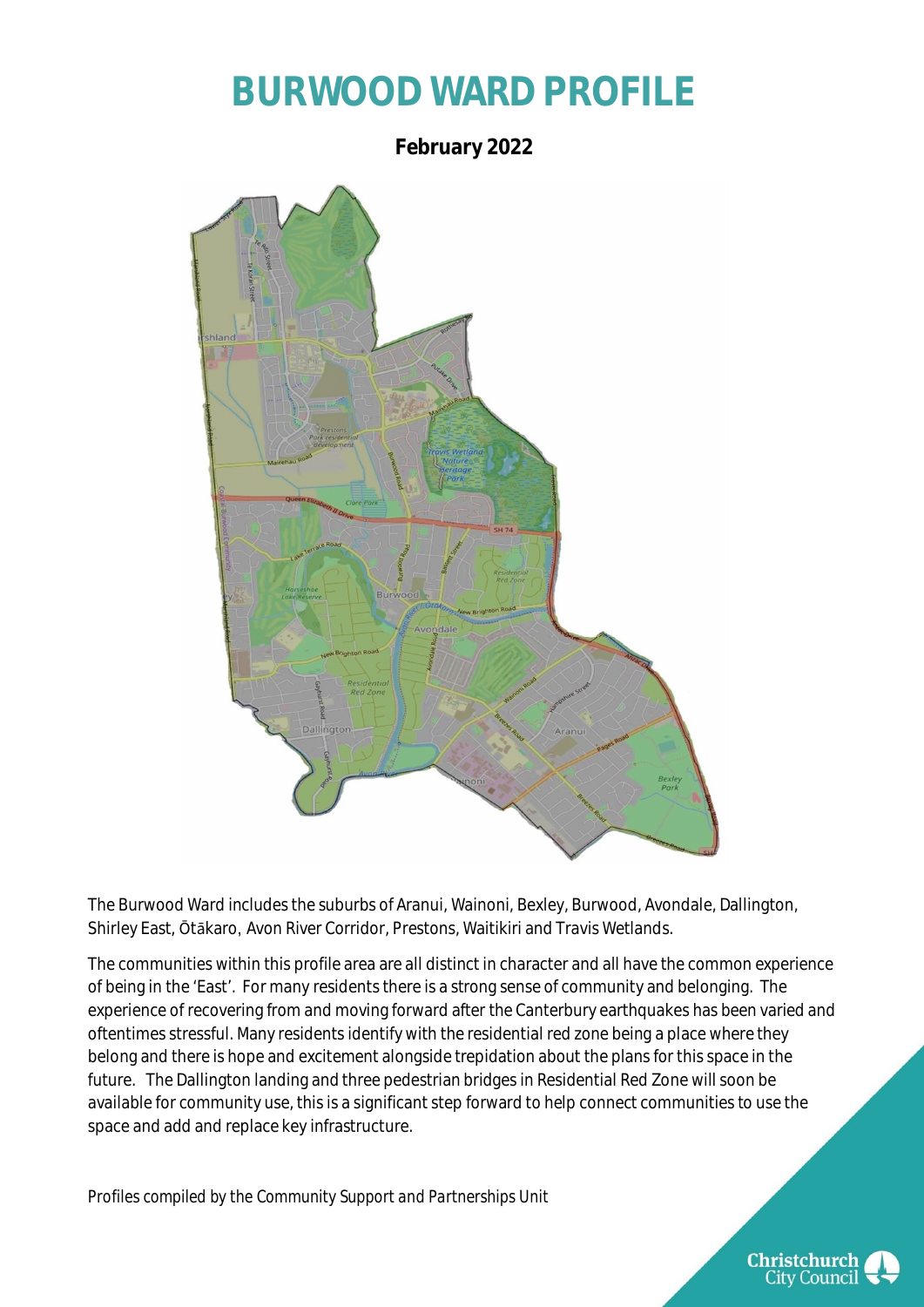## **Facts and figures**

**Demographic Summary (2018 Census Data)**

### **Population**

The population within the Burwood Ward boundary is: **26,598**





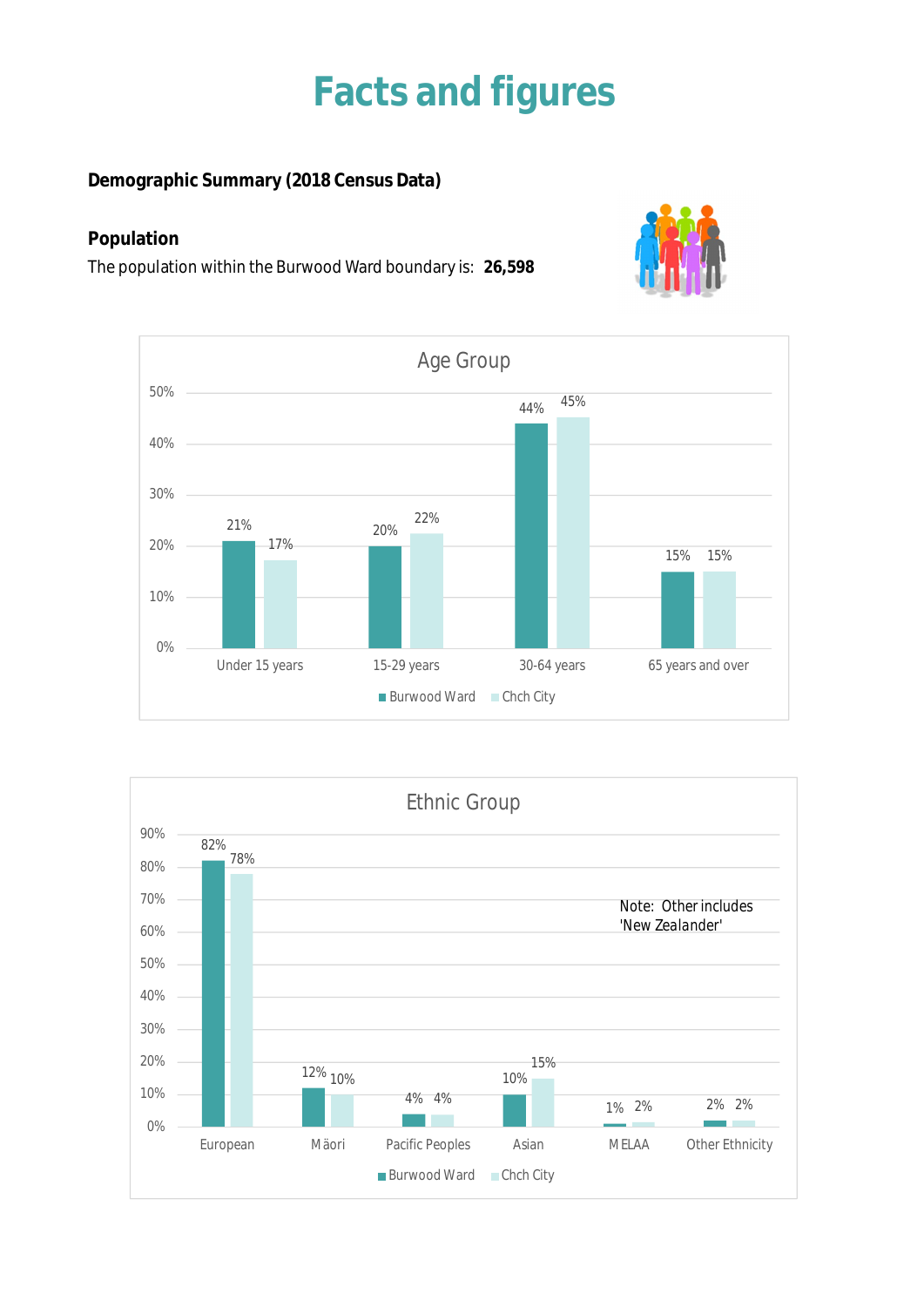

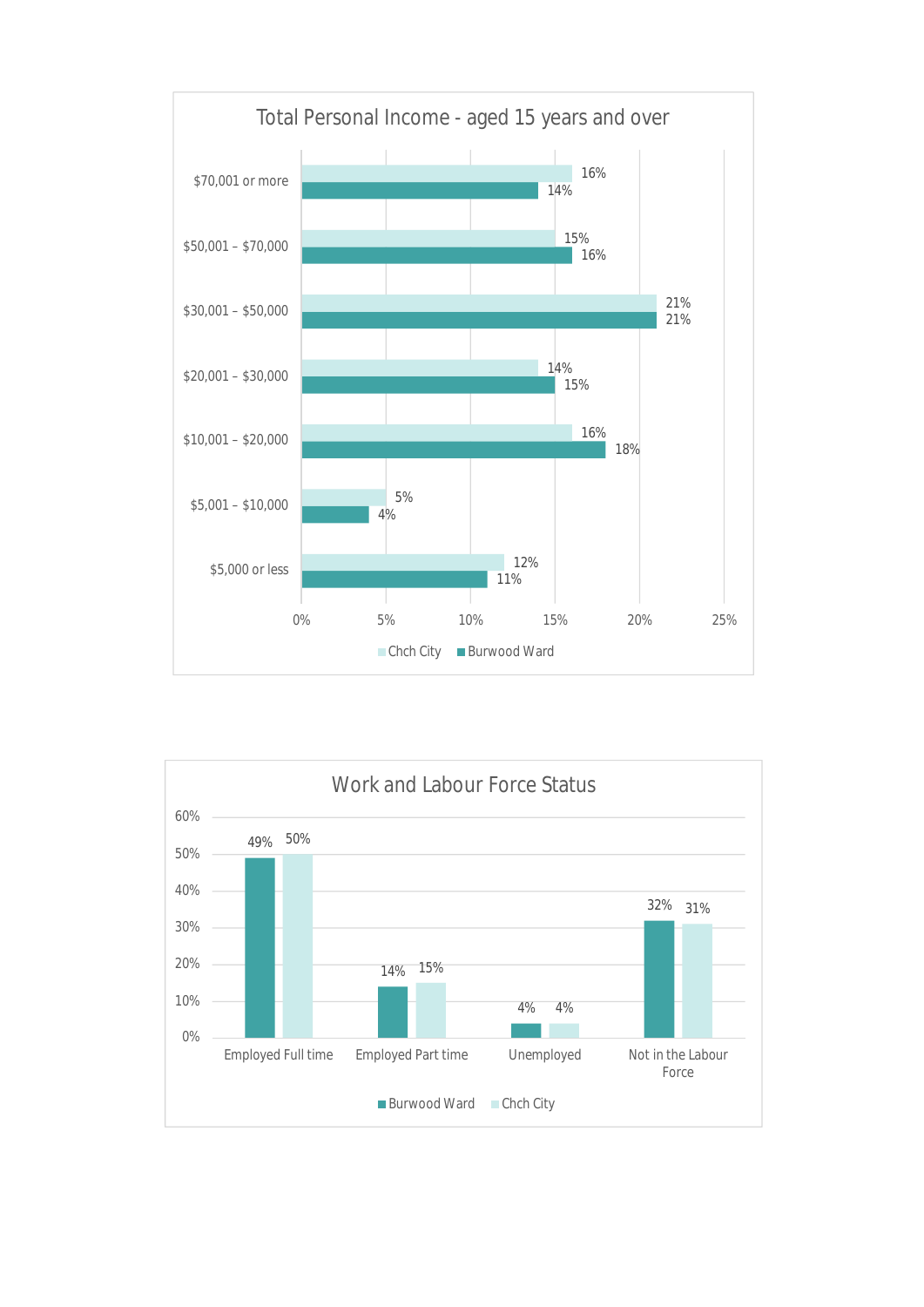





**Number of Occupied Private Dwellings:** 9,618

#### **Facilities and Amenities**

- Library in Aranui adjacent to the Wainoni Park Sports Field.
- 5 Otautahi Community Housing Trust social housing complexes with 121 units.
- Kainga Ora own 835 houses.
- 4 shopping areas at Breezes Road, Aranui, Prestons and The Palms.
- 6 schools 3 primary, 1 intermediate, 1 of special character and 1 high school.
- 20 Early Childhood services.
- One public hospital Burwood Hospital.
- One Marae Nga Hau e Wha.
- 16 Sports Clubs.
- 6 Sports Facilities.
- Two churches are expanding their spaces significantly for future community use (All Saints Church and Burwood Christian Centre).
- Multiple recreation amenities including Travis Wetland, Ōtākaro Avon River Corridor, Bottle Lake Forest and QEII Park are on the boundary of the ward.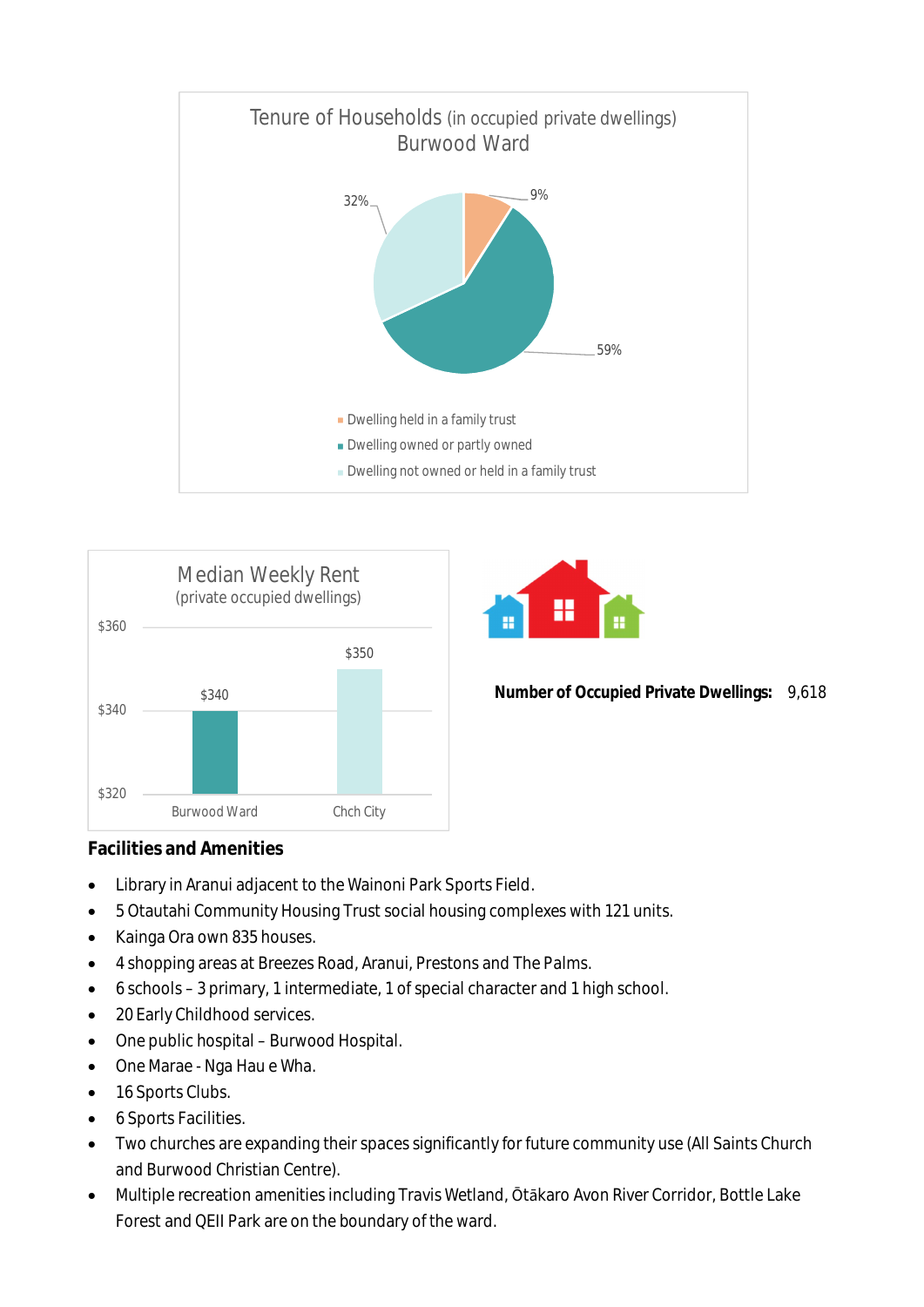## **NZ Deprivation Index**

The aim of the NZ deprivation index research programme is to develop indexes of socioeconomic deprivation for New Zealand, to support and inform:

- Application in funding formulas
- Research in especially health and other social services. For example, in the health sector, many researchers use the indexes to describe the relationship between socioeconomic deprivation and health outcomes
- Community groups and community-based service providers to describe the populations they serve, and to advocate for extra resources for community-based services.

The nine variables included in the 2018 deprivation index are as follows:

- People aged 18-64 receiving a means tested benefit
- People living in households with equivalised income below an income threshold
- People with no access to the Internet at home
- People aged 18-64 without any qualifications
- People aged <65 living in a single parent family
- People not living in own home
- People living in household with equivalised bedroom occupancy threshold
- People aged 18-64 unemployed
- People living in dwellings that are always damp and/or always have mould greater than A4 size.

**The scale of deprivation ranges from 1 to 10: 1** represents the areas with the **least** deprived scores. **10** represents the areas with the **most** deprived scores.



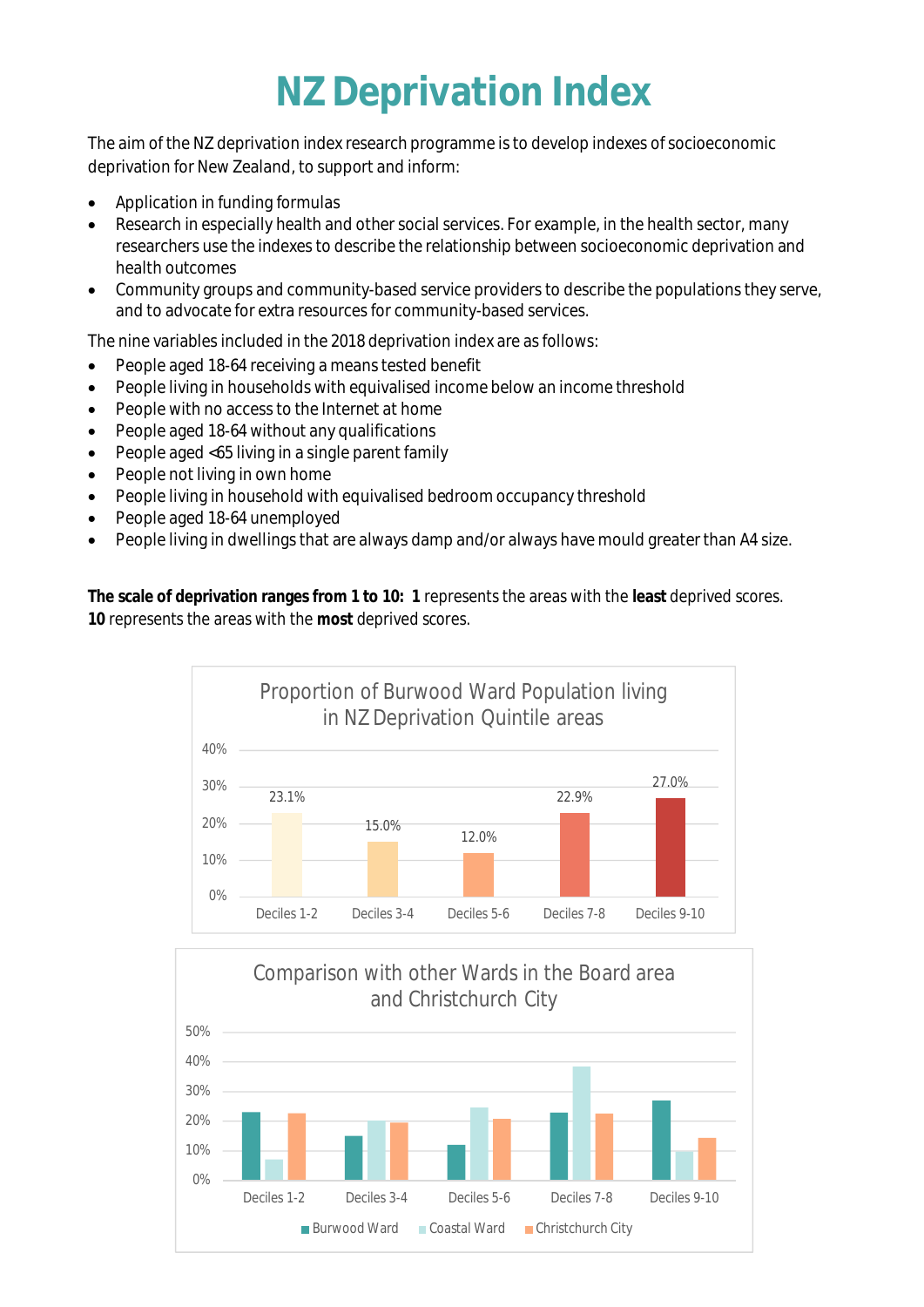

The profile area is predominantly characterised by high levels of socioeconomic disadvantage.

The communities work hard to connect, and vulnerabilities are evident, in the form of low income, inadequate housing (overcrowding is an issue) and unemployment (in particular women post COVID in 2020). There is also ongoing trauma from the earthquake rebuild and repairs process, loss and change in the communities, and increased isolation for many, made worse by a paring back of the bus service to the area in 2018.

Comparison with personal income data for Christchurch City as a whole revealed that a considerably smaller proportion of residents in the profile area were in the highest income bracket and the proportion of residents earning a middle income amount was also much lower compared with the rest of the city.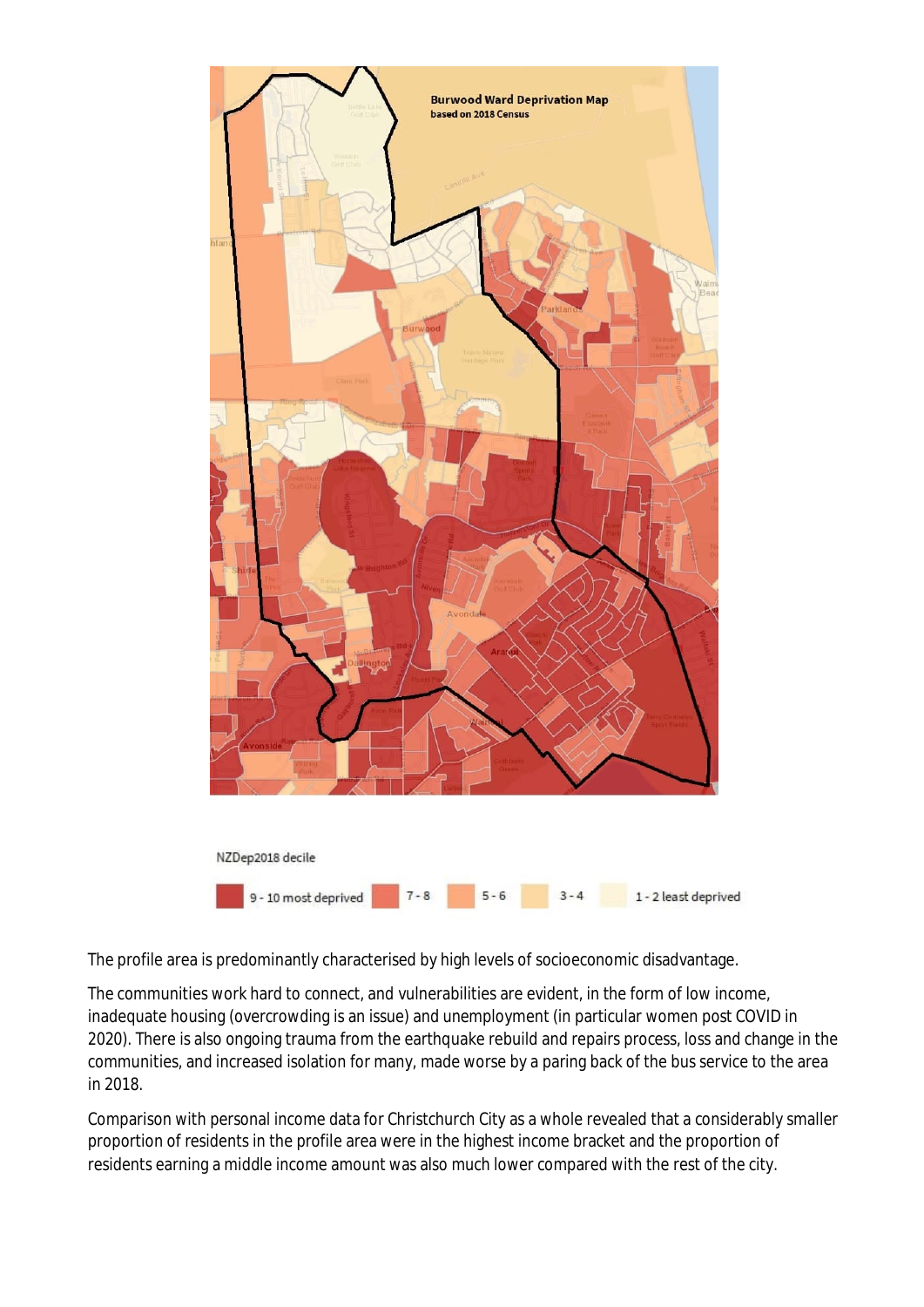## **Community Infrastructure**





There are a large number of community, sport and recreation groups in the area and all suburbs have resident's associations/neighbourhood groups. The Dallington and Burwood East communities are well connected and are active citizens when connecting with Community Board and Council. The Avondale suburb is in transition with one active group working to hear community voices. The Prestons community is supported by an informal neighbours group. Aranui/Wainoni has advocacy from ACTIS who have a strong relationship with the Board and Council. Local groups and organisations benefit from regular networking opportunities facilitated by ACTIS.

A large number of the 13 community development/social service organisations are based in the Aranui suburb due to the socio-economic conditions experienced within this community.

The community facilities are the Aranui Wainoni Community Centre and Burwood Play Centre which is under a lease agreement (reviewed each year).

The Aranui and the Shirley Libraries are well utilized community assets which act community bumping spaces for all ages.

The schools are St James Primary, Waitikiri, Marshlands, Banks Avenue, Chisnallwood Intermediate and Haeata Community Campus.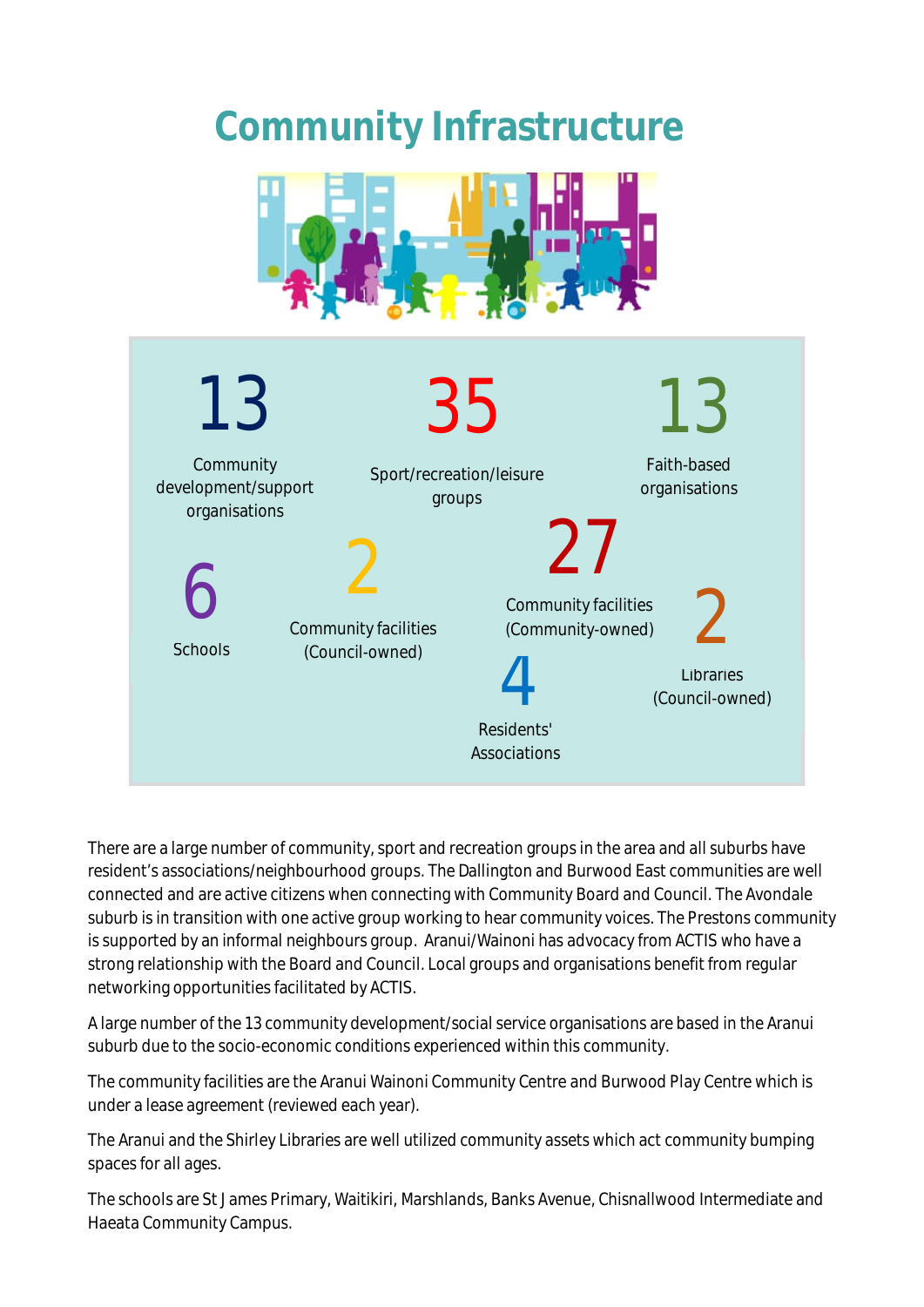# **Community Capacity Map**



Scale:  $1 = Low$   $5 = High$ 

#### **Measures and Indicators**

**Sense of place** - Residents are familiar with their town's (local) history and have an affinity with the place. (3.5) **Participation** - Residents support local groups with their money or time. (2.5) **Leadership** - Leadership is strong and participatory; leaders are accessible. (2) **Connections** - Residents are trusting and inclusive of others. (2.5) **Community attitudes** - Residents have a positive attitude towards their community and its future. (2) **Problem assessment** - Residents communicate to identify problems and take action. (2.5)

#### **Note:**

The above ratings have been allocated based on a number of factors including:

- Residents' responses to the above indicators in the Christchurch City Council's annual Life in Christchurch Survey.
- The Council's Community Development Adviser's and Community Recreation Adviser's knowledge and experience of working in the local area.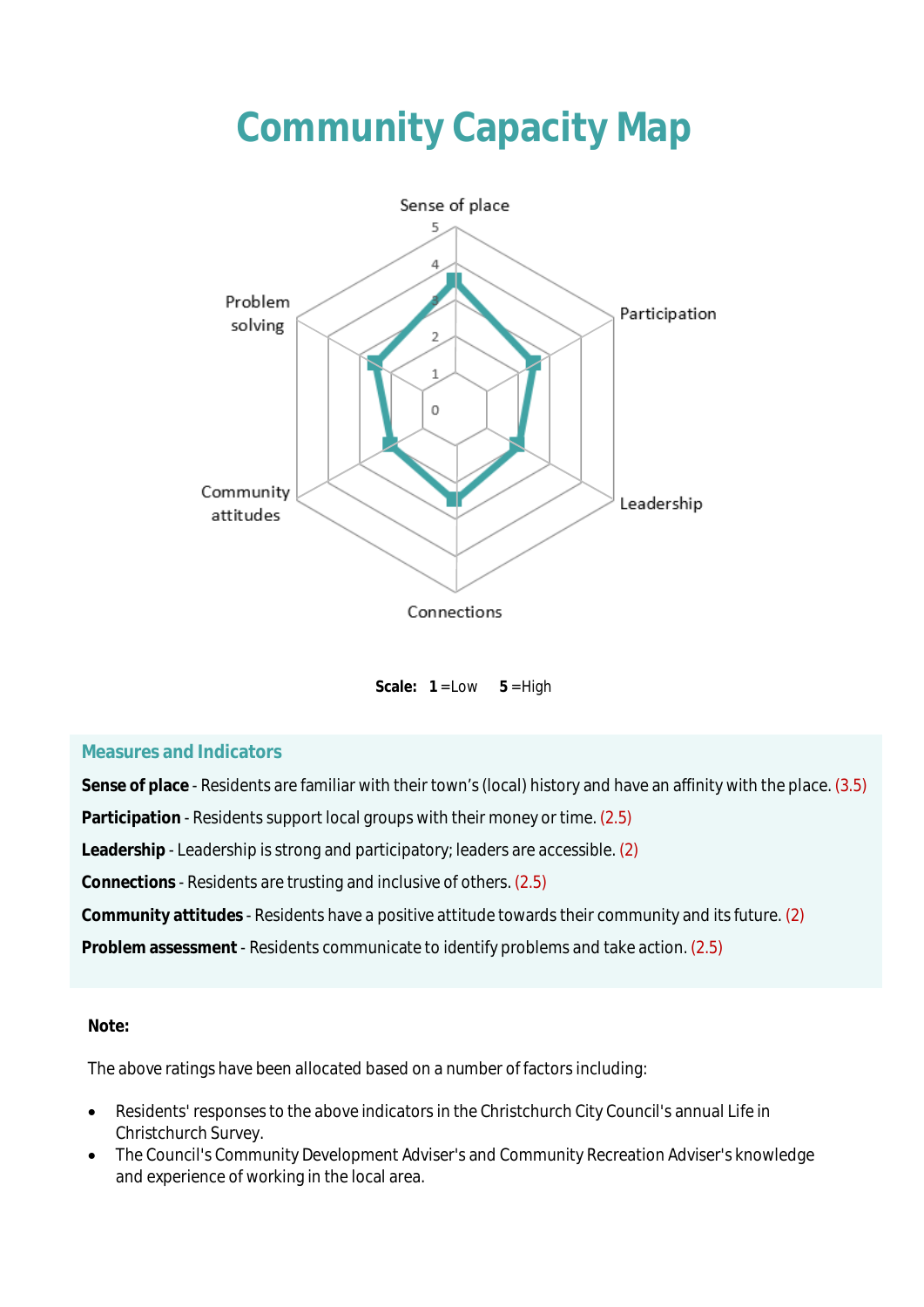## **Community Outcomes**

The Community Outcomes have been developed as part of the Council's Strategic Framework, which provides a big picture view of what the Council is trying to achieve for the community.

The Community Outcomes describe what we aim to achieve for Christchurch. They are:

- **•** Resilient communities
- Liveable city
- Healthy environment
- Prosperous economy

You can view the Council's Strategic Framework and read more about the Community Outcomes here: https://ccc.govt.nz/the-council/how-the-council-works/20182028-vision/strategic-framework

The narrative below provides an overview of the area in relation to each of the outcomes.

### **Resilient Communities**

Within the ward each suburb can access a Residents Association or a neighbourhood group. Strong community leadership is evident with sound knowledge of Council and Community Board processes. This enables members of the community to access their democratic rights. There are also many services that support the more vulnerable members of this community if they are unable to exercise the same rights.

There is a wide and varied availability of services, agencies, sports groups and groups of faith that offer options across the lifespan. This has become more apparent over the last decade as this community has experienced many environmental and natural disasters. The networks that exist, both seen and unseen, support the community to continue to build resilience. The drivers of poverty and the challenges that have been endured have not stopped the community coming together to support each other. The annual 'Affirm' event held in the Wainoni Park in Aranui was cancelled in 2020 and 2021 due to COVID however smaller local responses have been developed to address health and social needs. Dallington groups have come together to share resources and adapt to COVID conditions with smaller community gatherings.

Ethnicity breakdowns within the Wainoni-Aranui-Bexley area show the proportion of population identifying as Māori, Pasifika and Asian has grown. Connections and access to bureaucratic systems are supported by local community groups and services with high level advocacy available.

The schools within the ward area are a vital connection for families, if and when challenges arise. During COVID the supports were quickly put in place via local schools to support the most vulnerable.

The local Haeata Community Campus opened in 2017 when four local schools closed, after the Canterbury Earthquakes. During the last two years the new Principal has imbedded cultural changes to ensure a warm and welcoming experience for ako/students and the feeling amongst locals is to move towards a more hopeful future for young people. Haeata is strongly connected to the other nearby schools, local community agencies and services, other Council facilities and Kainga Ora(previously known as Housing New Zealand) who all work together to support each other.

The strong and developing school networks are a critical part of hearing the voice of local tamariki. This connection to the Council and the Community Board is facilitated by Council Officers.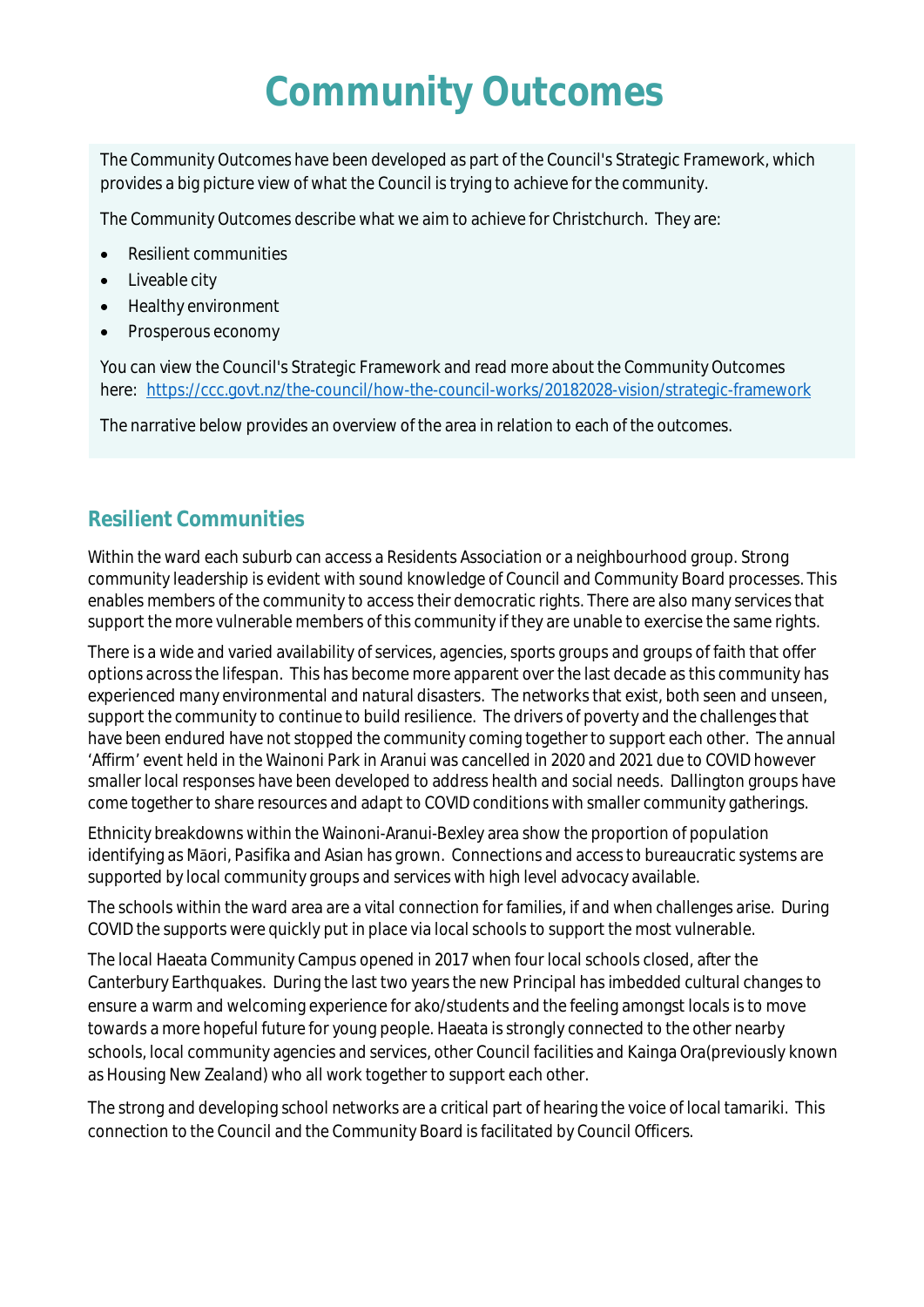### **Liveable City**

The Palms shopping precinct, originally developed in the 1960s, has been a critical bumping space for locals and nearby residents. In November 2021 the Palms was sold by Australian based AMP Capital to another Australian investor, the DiMauro Group. The Palms has about 100 tenants including a Countdown supermarket, Farmers Department store, and a 1,000 square metre Chemist Warehouse, which opened in October in 2021 in premises vacated by Kmart. Post COVID there are many unoccupied shops. Despite this challenge this space offers the comforts of the local Library, coffee shops, retail options and a supermarket. The Shirley Library offers daily social experiences that support residents throughout their lifespan. It is a warm and friendly environment. This attracts many of our older adults who enjoy the warmth, the human interactions and the one to one support. In 2021 the Library expanded services to include the new addition of the NZ Post services which has brought more people into the library space. The Aranui library is family friendly and has staff with knowledge of local support services and an understanding of community development practices.

A new bus stop has been developed to be more accessible for mobility challenges on the corner of New Brighton and Marshlands Roads. Access to bus services is limited for the Aranui community and continues to be a key barrier for the Aranui community who have a lower number of vehicles per household that the Christchurch average. Aranui has many vulnerable residents who often use the public bus system to get to health and social support appointments.

Within the ward area housing is seen at both ends of the continuum. In the Prestons-Waitikiri area the housing is of a high standard and would be seen at the high end of affordability. This area has a slightly higher proportion of residents identifying as European compared with the rest of Christchurch and a lower proportion of population identifying as Pasifika or Asian. In the Aranui-Wainoni area the number of rented dwellings has grown significantly compared with the 2013 census and the biggest landlord is Kainga Ora who own 835 houses.

Access to Residential Red Zone/Ōtākaro Avon River Corridor has provided residents with an opportunity to connect with green spaces, to recreate and interact with the natural environment. Included in this space is a large area called 'East x East' in Burwood East which offers the community opportunities to use a Disc Golf Course, a Pump Track, a learn to ride track, a radio controlled car track, interact with a native garden and other outdoor activities. With the installation of the Avondale footbridge due for completion end of 2021 which this provide access from residents on the southside of the river to enjoy these recreation activities. Alongside the EastxEast space is Donnell Park whose facilities were damaged in the earthquake. These were rebuilt in 2019, including a basketball half court, tennis court, paths and toilet facilities.

The Te Ara Ōtākaro Avon River Trail opened in 2018 provides access for walking and cycling through the Ōtākaro Avon River Corridor for local and citywide residents linking the city to the sea. This is a transitional trail with a permanent City to Sea pathway planned for the future.

### **Healthy Environment**

The Te Tira Kāhikuhiku group, which is made up of community members with links and interests in the area, are responsible for recommending to Land Information New Zealand leases and licenses in the Residential Red Zone. This is one of ways decisions and knowledge about the awa are made. These values are core to the Ōtākaro Avon River Corridor Regeneration Plan. The residential red Zone is gradually being passed into Council ownership and the long term governance model is still being developed and will work in partnership with local iwi. Climate change issues are part of this conversation and very real for this community as they have a strong connection connected to both river and land.

Key issues in Burwood/Dallington over the last years have been use of and care of the residential Red Zone and how it looks and feels as development happens, changes are made to roads and properties are removed, repaired or rebuilt. Dumping of rubbish is an ongoing concern for local residents who care deeply about this space.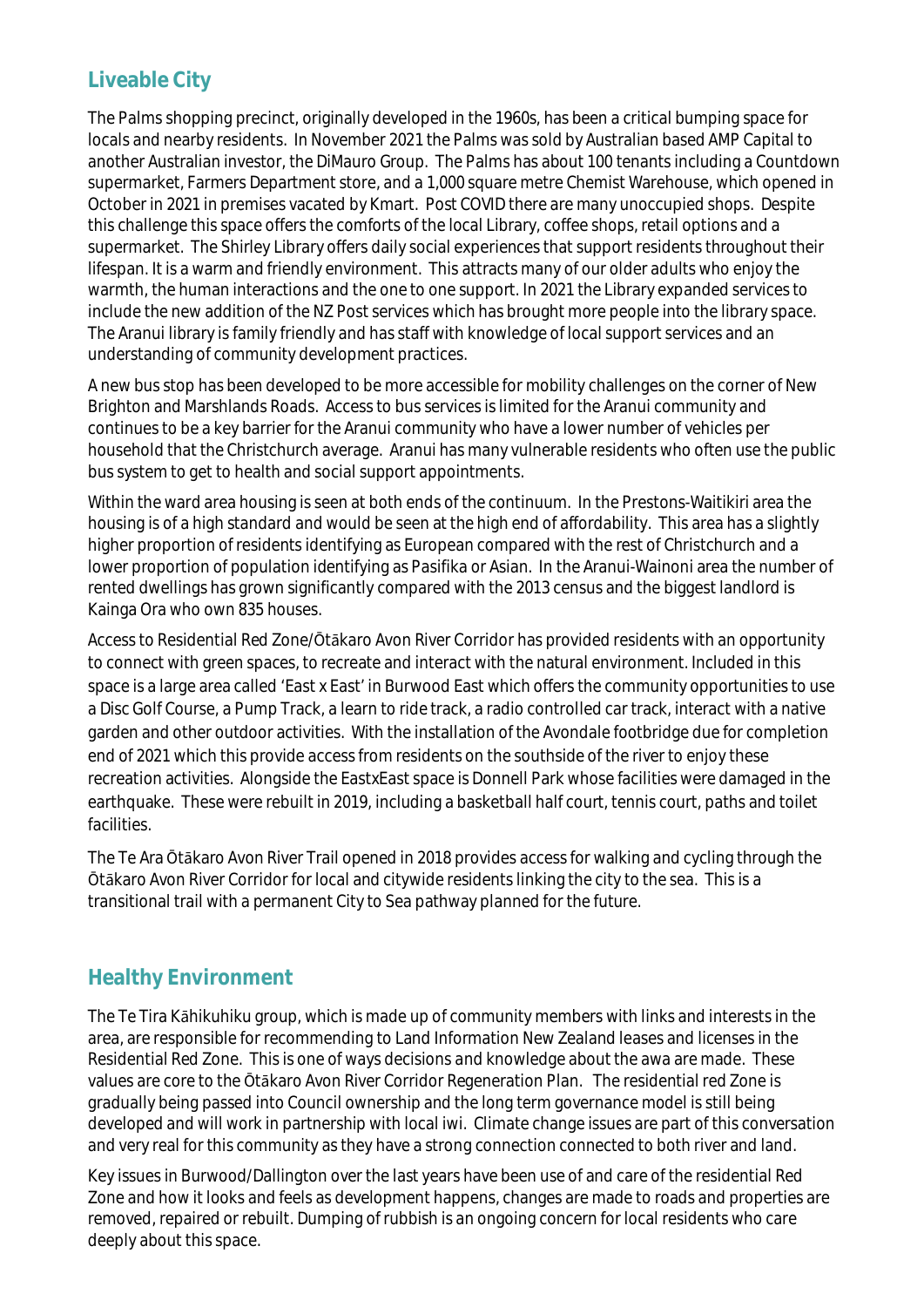The conditions of the roads and footpaths are seen as being poor. Despite this, the feeling is of hope for the future spaces and development opportunities.

Ōtākaro Forest Park - planting projects within the Ōtākaro Avon River Corridor and linking with Travis Wetland Trust and the potential of long term project such as Eden Project and Eco Sanctuary in the Red Zone.

The Avon-Heathcote Estuary Ihutai Trust work toward protecting and restoring the ecosystem health and resources of the Avon Heathcote Estuary / Ihutai ("the Estuary"). The Trust is supported by Christchurch City Council and Environment Canterbury, which have legislative responsibilities for the Estuary – its environment and waterways – and community well-being. The Trust have prepared a non-statutory management plan (Ihutai Management Plan 2004) which sets a vision and supporting goals for a vital and healthy Estuary through the restoration of natural values. This includes specific and clearly directed goals, targets and actions to address tangata whenua interests in the Estuary, including a target to restore mahinga kai values. The goals and targets are strongly focussed on recognising the historical relationship of Ngāi Tahu with Te Ihutai, seeking to reflect that, and to involve Ngāi Tahu in the achievement of the goals going forward.

### **Prosperous Economy**

As at February 2019, the Burwood Ward had approximately 1,600 businesses employing 6,900 people. Out of those 1,600 businesses, the top six industry types (in order) are as follows:

- 1. Construction
- 2. Rental, Hiring and Real Estate Services
- 3. Professional, Scientific and Technical Services
- 4. Retail Trade
- 5. Other Services (Repair and maintenance, Other personal services)
- 6. Financial and Insurance Services

According to 2018 Census data, 49 percent of people aged over 15 years are in full-time employment, 14 percent in part-time employment, 4 percent are unemployed and 32 percent are not in the labour force. Seventeen percent are in receipt of NZ Superannuation, which is on par with the city wide figure.

Five percent of people in the Burwood Ward are self-employed or work in a business that they own. This is significantly lower than the city wide figure of 12 percent.

Fourteen percent of people in the Burwood Ward receive income from interest, dividends, rent or other investments which again is lower than the city wide figure of 18 percent.

Only 14 percent of people in the Burwood Ward have an annual income over \$70,000 which is lower than the city wide figure of 16 percent.

The unemployment rate fell to 3.4% in the quarter ending September 2021 due to COVID circumstances including border closure, this is a changing landscape due to the mandating of vaccine passports in December 2021 and possible reopening of the borders in early 2022.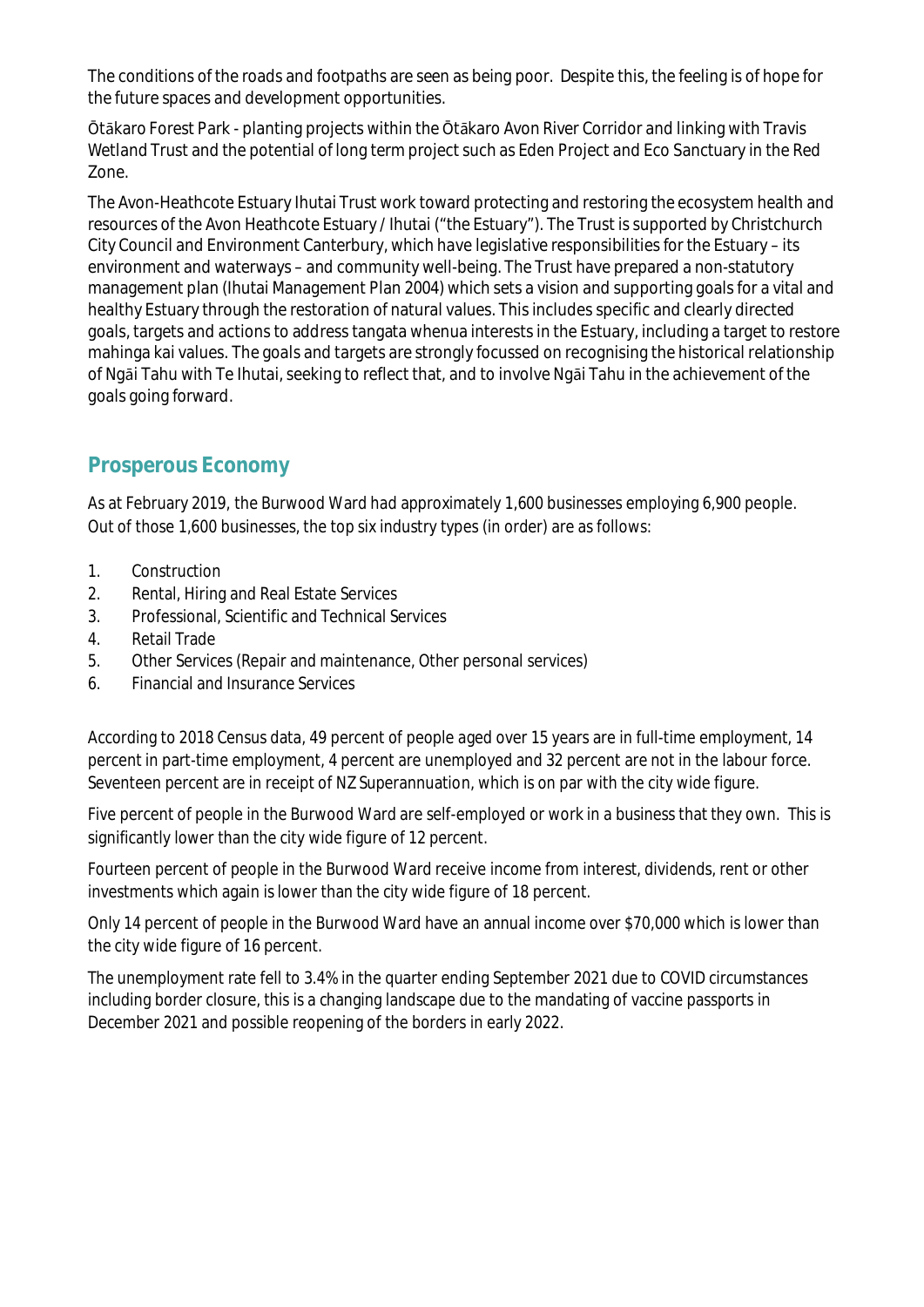# **Current Community Issues**

| <b>Issue</b>                                                                                                                              | Progress to date / outcomes                                                                                                                                                                                                                                                                              |
|-------------------------------------------------------------------------------------------------------------------------------------------|----------------------------------------------------------------------------------------------------------------------------------------------------------------------------------------------------------------------------------------------------------------------------------------------------------|
| The increase in unemployment within the Aranui<br>community post COVID19, in particular women,<br>and the ongoing resulting implications. | February 2021                                                                                                                                                                                                                                                                                            |
|                                                                                                                                           | ACTIS supports families through many activities<br>and through the provision of one to one<br>advice/guidance.                                                                                                                                                                                           |
|                                                                                                                                           | The Board currently provides support through<br>funding opportunities.                                                                                                                                                                                                                                   |
|                                                                                                                                           | February 2022                                                                                                                                                                                                                                                                                            |
|                                                                                                                                           | The ongoing COVID19 and Omicron Response<br>through 2021 and 2022 continues to highlight<br>issues around social isolation, adequate income,<br>increasing housing costs and food security.                                                                                                              |
|                                                                                                                                           | Organisational Health checks undertaken with the<br>major Community Organisations within the<br>Burwood Ward throughout 2021 and January<br>2022 have highlighted the stress that<br>organisations are facing in responding to the<br>needs of the community and the welfare and<br>resilience of staff. |
| Social isolation with older adults.                                                                                                       | February 2021                                                                                                                                                                                                                                                                                            |
|                                                                                                                                           | The Board currently provides support through<br>funding Wainoni Avonside Community Services<br>Trust.                                                                                                                                                                                                    |
|                                                                                                                                           | The Aranui Community Services Trust is also<br>funded by the Board and provides support and<br>activities for older adults.                                                                                                                                                                              |
|                                                                                                                                           | February 2022                                                                                                                                                                                                                                                                                            |
|                                                                                                                                           | As mentioned above the ongoing COVID19 and<br>Omicron Response through 2021 and 2022<br>continues to highlight issues around social<br>isolation, adequate income, increasing housing<br>costs and food security.                                                                                        |
|                                                                                                                                           | Issues such as the cancellation of major events<br>and the loss of or the limiting of attendance has<br>had an impact not only on local organisations<br>engagement with the community but is also<br>contributing to the social isolation of adults in the<br>area.                                     |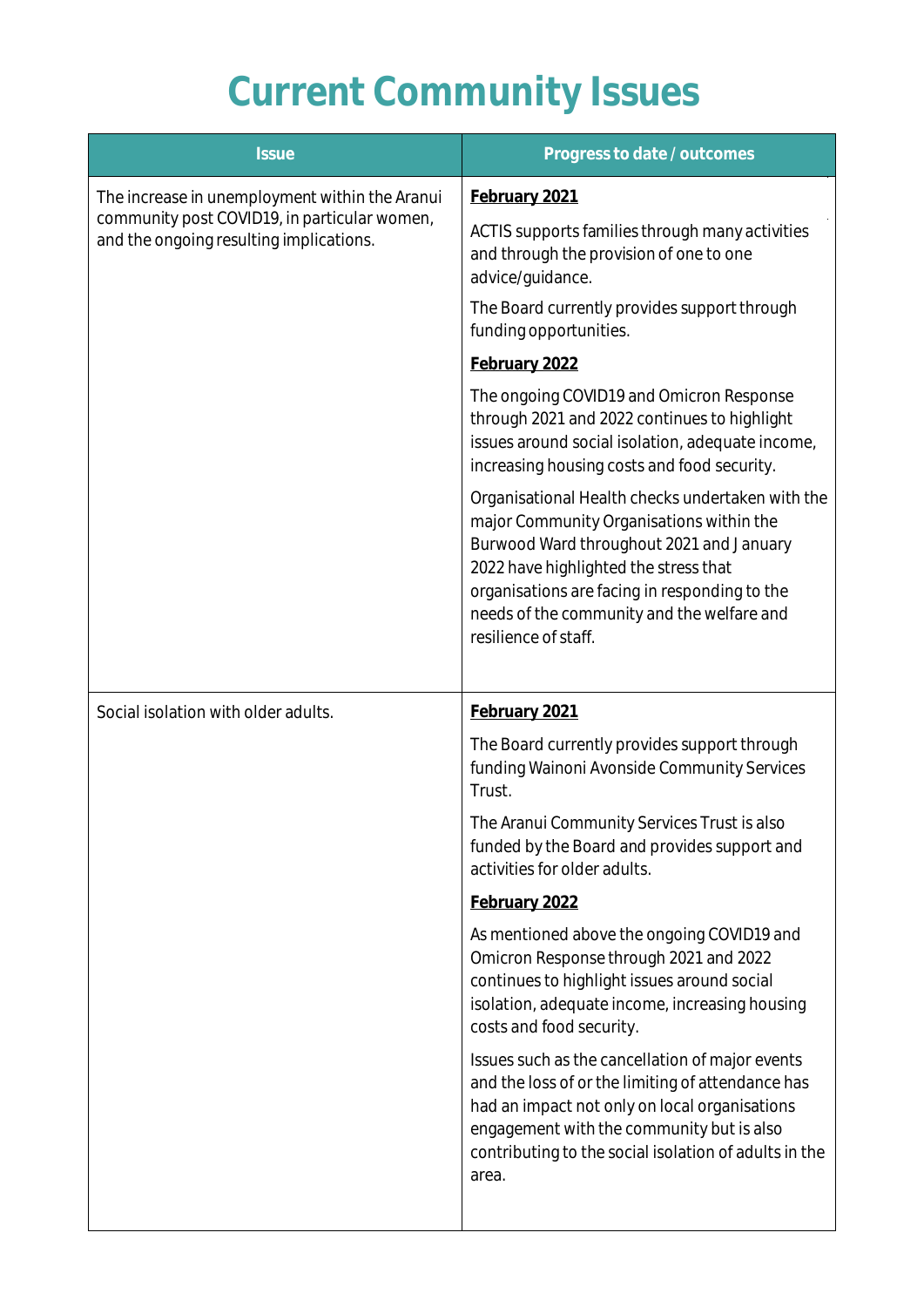| Progress to date / outcomes                                                                                                                                                                                                                                                                                                                                                                                                                                                                                                      |
|----------------------------------------------------------------------------------------------------------------------------------------------------------------------------------------------------------------------------------------------------------------------------------------------------------------------------------------------------------------------------------------------------------------------------------------------------------------------------------------------------------------------------------|
| February 2021                                                                                                                                                                                                                                                                                                                                                                                                                                                                                                                    |
| Progress towards the activation of the Wainoni<br>/Aranui Community Centre in partnership with<br>ACTIS.                                                                                                                                                                                                                                                                                                                                                                                                                         |
| The Board supports several organisations through<br>the Strengthening Communities Fund who work<br>directly with families and young people.                                                                                                                                                                                                                                                                                                                                                                                      |
| February 2022                                                                                                                                                                                                                                                                                                                                                                                                                                                                                                                    |
| The Board continues to support ACTIS through<br>the Strengthening Communities Fund in order to<br>support them with their work with families and<br>young people.                                                                                                                                                                                                                                                                                                                                                                |
| The activation of the Wainoni /Aranui Community<br>Centre continues to proceed. Progress was<br>delayed due to the Covid19 environment and the<br>arrival of Omicron. Discussions with the ACTIS<br>Board continue with the aim of the facility being<br>activated this year.                                                                                                                                                                                                                                                    |
| February 2021                                                                                                                                                                                                                                                                                                                                                                                                                                                                                                                    |
| All Saints Church have purchased a building<br>suitable for use within the community and the<br>Community Board have offered support in order<br>to meet their Community Board Plan objective.                                                                                                                                                                                                                                                                                                                                   |
| Burwood Christian Centre offers spaces for<br>community use including housing the Wainoni<br><b>Community Services Trust.</b>                                                                                                                                                                                                                                                                                                                                                                                                    |
| Burwood Tennis Club are wish to increase<br>community use of their facilities through rental<br>opportunities.                                                                                                                                                                                                                                                                                                                                                                                                                   |
| February 2022                                                                                                                                                                                                                                                                                                                                                                                                                                                                                                                    |
| All Saints have purchased the old Foundry<br>building from the University of Canterbury and<br>they are submitting plans to the Council for<br>approval for a brand new Community Facility.<br>The new facility will be multi-use and will offer<br>spaces to all members of the community. They<br>have worked hard with their architects to ensure<br>the spaces will serve all ages and demographics.<br>The Community Board will continue to support<br>the development as part of their Community<br>Board Plan priorities. |
|                                                                                                                                                                                                                                                                                                                                                                                                                                                                                                                                  |